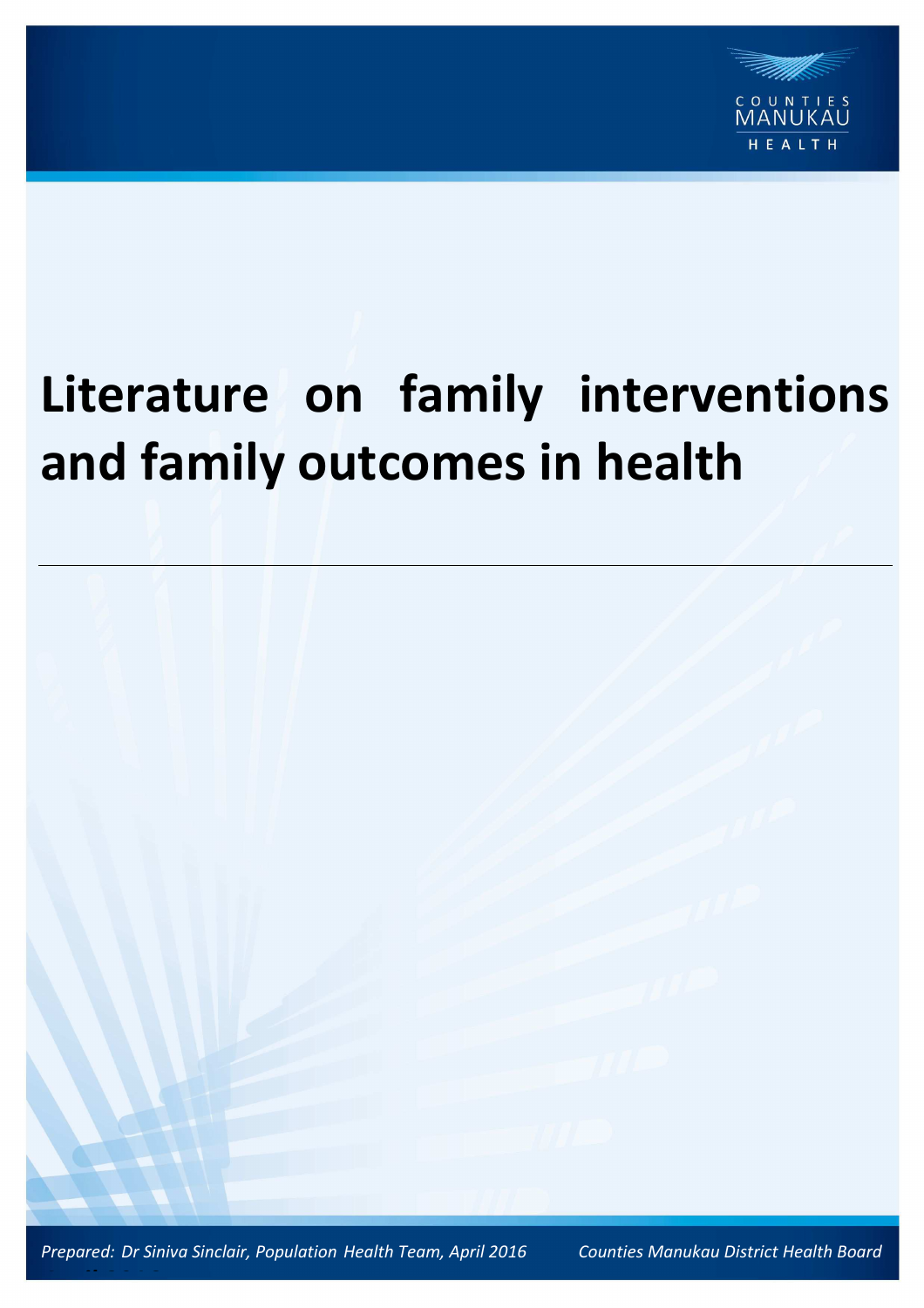# *Purpose of this document*

To outline and discuss the findings from a literature search on family interventions and family outcomes in health.

# **BACKGROUND**

#### Aims

In order to inform current and upcoming work within Counties Manukau Health on complex families and family interventions, a literature review was proposed in November 2015 with the aim of exploring the following issues:

- What impact family centred care, or approaches that work with families, have on healthcare utilisation and/or other factors of wellbeing or health improvement for the whole family as well as the primary patient
- Insights on design features, tools and/or techniques of initiatives that are likely to be effective
- Data and/or frameworks for gathering information to inform our practice and effectiveness and build an evidence base for local initiatives seeking to involve and impact whole families

#### Early considerations

An early decision was made not to include studies on the impact of psychotherapy on families. The international literature has reported some reduced utilisation of health care services following this type of therapy<sup>ii</sup>. However, much of this literature relates to interventions within the education and justice sectors, is resource-intensive, relies on services provided at federal or state level, and all within a specific cultural context. New Zealand has limited psychotherapy services and workforce making this literature less relevant to this literature review.

It was also recognised that there is literature from other sectors (such as education and justice) relating to family interventions or approaches specific to those sectors. For this review it was decided to focus on literature from the health sector, relating to interventions with a primary or major focus on health, as being most relevant to Counties Manukau Health. Included interventions could contain elements of other services (such as education) but would not be primarily delivered from other sectors. In New Zealand, the Whaanau Ora approach explicitly considers multiple aspects of family well-being, with health being of key importance; whaanau ora interventions were therefore considered to be in scope for this review. Outcomes of interest include those relating to health, well-being or determinants thereof.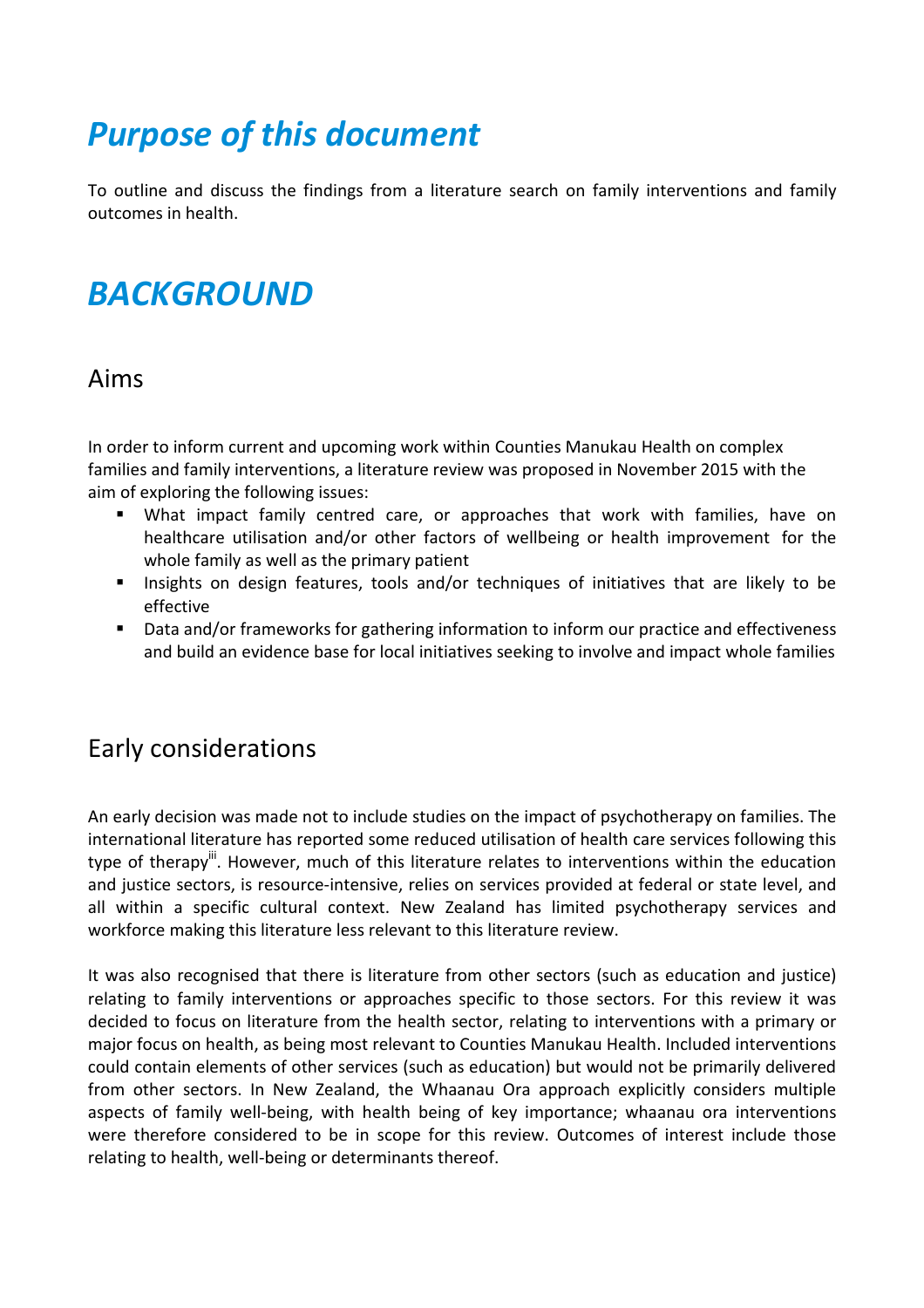#### Defining "family" and "well-being"

Measuring health or well-being for family entities (as contrasted with measuring these quantities for individual members of families) is acknowledged as challenging. Even defining these concepts is not straightforward. A range of documents obtained from key informants, or via references from other articles, dealt with broader issues around conceptualising and/or measuring health and wellbeing in families. The 2013 Families Commission report "Families and whanau status report: towards measuring the wellbeing of families and whanau" is one such publication. This states that "it has proved difficult, if not impossible, to arrive at a universally agreed definition of the family", and that "the recent theorising about measuring family wellbeing has yet to result in an agreed approach, or in a comprehensive set of indicators"<sup>iii</sup>.

For this review it was decided not to attempt to address the complexities of definition and evolution of families, but rather seek to identify instances of family health or well-being outcomes (however defined) being measured. Operationally, papers reporting on outcomes relating to more than one family member and/or to any outcome for the family as a whole have been included. Papers reporting on outcomes relating to only one family member (be it the index patient or another member of the family) have been excluded.

#### Initial findings and iterative decisions

It became apparent from the initial search that very few studies could be identified that reported on health or well-being outcomes relating to the family as a whole, or even to more than one member of a family, from interventions are targeted at families. Given the limited range of literature identified in the initial search, it was decided not to further restrict it to "complex" families, but rather include any family outcomes from interventions carried out with any type of family.

A narrative summary was chosen as an appropriate way to construct meaning across the range of methodological approaches retrieved by the literature searches.

Following a database search conducted in March 2016 of the University of Auckland doctoral and masters theses and dissertations, as well as a repeat search of the CINAHL database using similar search terms, but not restricted to health interventions, it was decided to retain the original inclusion criteria.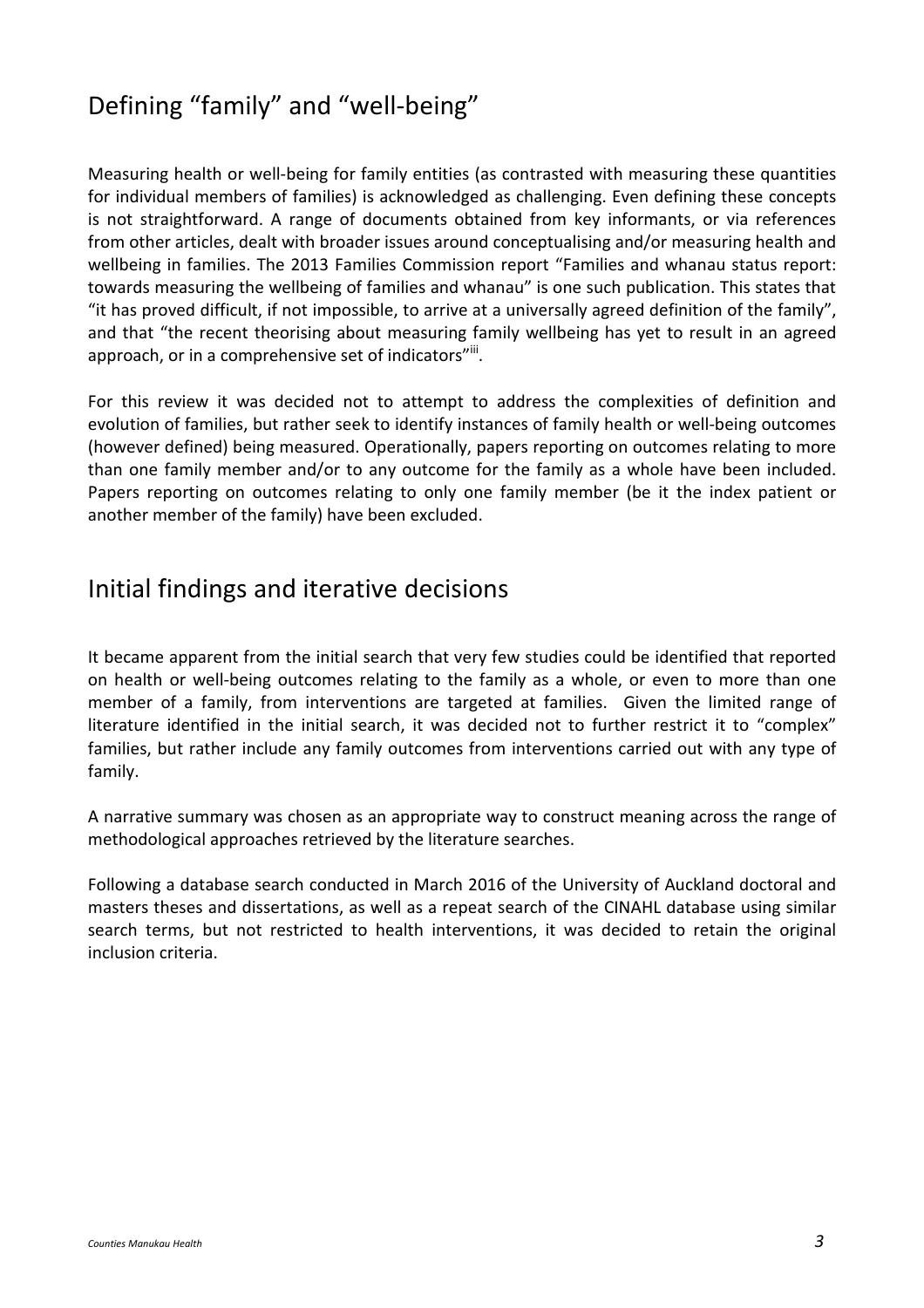### *METHODS*

- Search of published literature 2000-2015 carried out by / in consultation with CM Health librarian Fakavamoeatu Lutui (November 2015)
	- o Databases: CINAHL, Medline, Campbell Collaboration, Google scholar
	- o Search terms grouped as (Family / household / whanau / whanau / fanau / aiga / kaiga), (intervention), (outcome / impact / effect), (measurement / evaluation), (Maori / Maaori / Pacific / Pasifika / First Nations / Native / Aboriginal / indigenous / minority / Samoan / Tongan / Cook Island / Hawaiian / Niuean / Polynesian / Melanesian), and variations of these words as appropriate
- **Preliminary search of grey literature conducted by CM Health librarian Peter Murgatroyd** (November 2015)
	- o Databases: Nursing Research Index, Grey Literature Report, New Zealand Council of Educational Research, Research Information Service, The Hub, Kiwi Research Information Service
	- o Search terms: health, family
- More in-depth search of grey literature focusing on databases identified as being useful through the above preliminary search (Dr Siniva Sinclair, December 2016)
	- o Databases: Kiwi Research Information Service, The Hub
	- o Search terms: health\* AND famil\* AND interven\* AND outcome\* AND measure\*
- Repeat search of both published and grey literature using the above search terms (Fakavamoeatu Lutui, February 2016)
- Search of University of Auckland database of doctoral and masters theses and dissertations, as well as repeat search of CINAHL, using search terms from the list above but not restricted to health interventions (Dr Nicolette Sheridan and Lorraine Nielsen, Philson librarian, March 2016)
- Discussion and review of documents from key informants
	- o Kahukore Baker, Principal Maori Policy and Knowledge Analyst, Social Policy Evaluation and Research Unit (SuPERU) a.k.a. Families Commission
	- o Clinical Director Dr Doone Winnard and fellow public health physician Dr Sarah Sharpe from CM Health's Population Health Team
	- o Claire Naumann, Transformation Manager in CM Health's Integrated Care Team
	- o Dr Seini Jensen, Director of Performance and Evaluation, Pasifika Futures
- Academic advice on the subject, literature search and review processes, and assistance with retrieving publications from Dr Nicolette Sheridan, Associate Professor and Associate Dean Equity, Faculty of Medical and Health Science, University of Auckland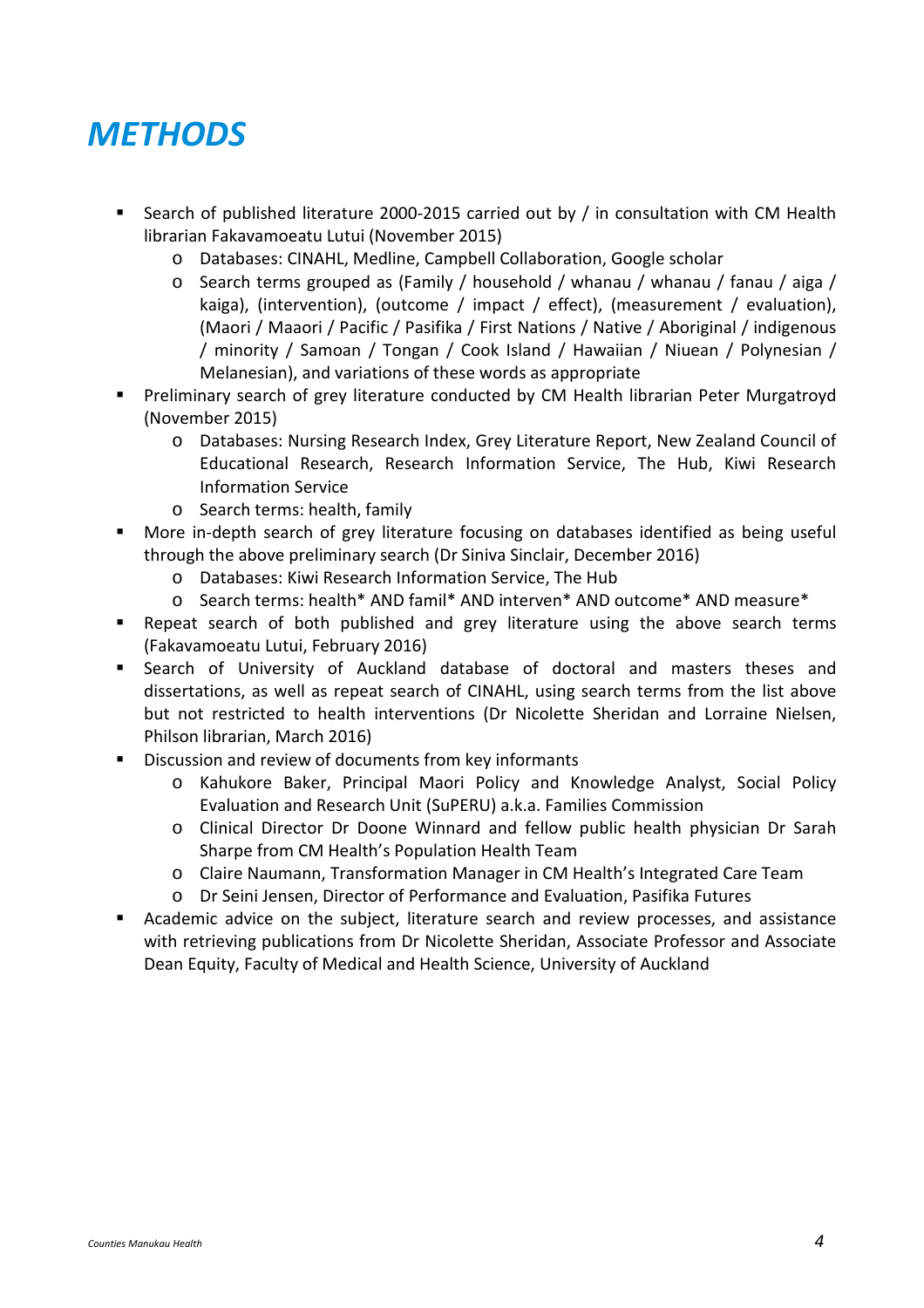

The search of published literature yielded 22 papers, including 2 systematic reviews. On further investigation four of these papers, and one paper identified through references, met the inclusion criteria of reporting on health or well-being outcomes relating to more than one member of a family which had participated in an intervention.

The preliminary search of grey literature databases yielded eight articles; one appeared relevant, however on further investigation it did not include a health intervention<sup>iv</sup>. The more comprehensive search of the grey literature identified three unpublished doctoral theses from New Zealand which appeared possibly relevant, however in two cases<sup> $v,v$ </sup> it became clear that the outcomes related only to one family member, despite more than one member being involved in the measurements; one of these also related specifically to a tool rather than an intervention $^{\text{vii}}$ . The third thesis also did not relate to an intervention $\stackrel{\text{viii}}{ }$ .

Three further New Zealand reports (one with an additional background paper) were identified via key informant discussions. These relate to a high-quality evaluation of a research-based New Zealand home visiting programme, Early Start<sup>ix</sup>, as well as the first phase of work by Whaanau Ora collectives<sup>x</sup> and one of the new Whaanau Ora Commissioning Agencies<sup>xi</sup>, respectively.

The updated searches carried out in February 2016 yielded four additional potentially relevant papers, however none of these met the inclusion criteria (the most relevant of these because it related to an intervention based in the education sector, albeit with some connections to health services<sup>xii</sup>).

The wider searches in March 2016 at the Philson library yielded 33 University of Auckland doctoral or masters theses or dissertations, and a further 40 papers from the CINAHL database, with components potentially transferrable to health. Of these, four met the original inclusion criteria.

The below summary table outlines salient features of the identified papers, including the interventions assessed, design of the studies, population included, outcomes reported, measurement, and comments on the quality and relevance of the selected papers.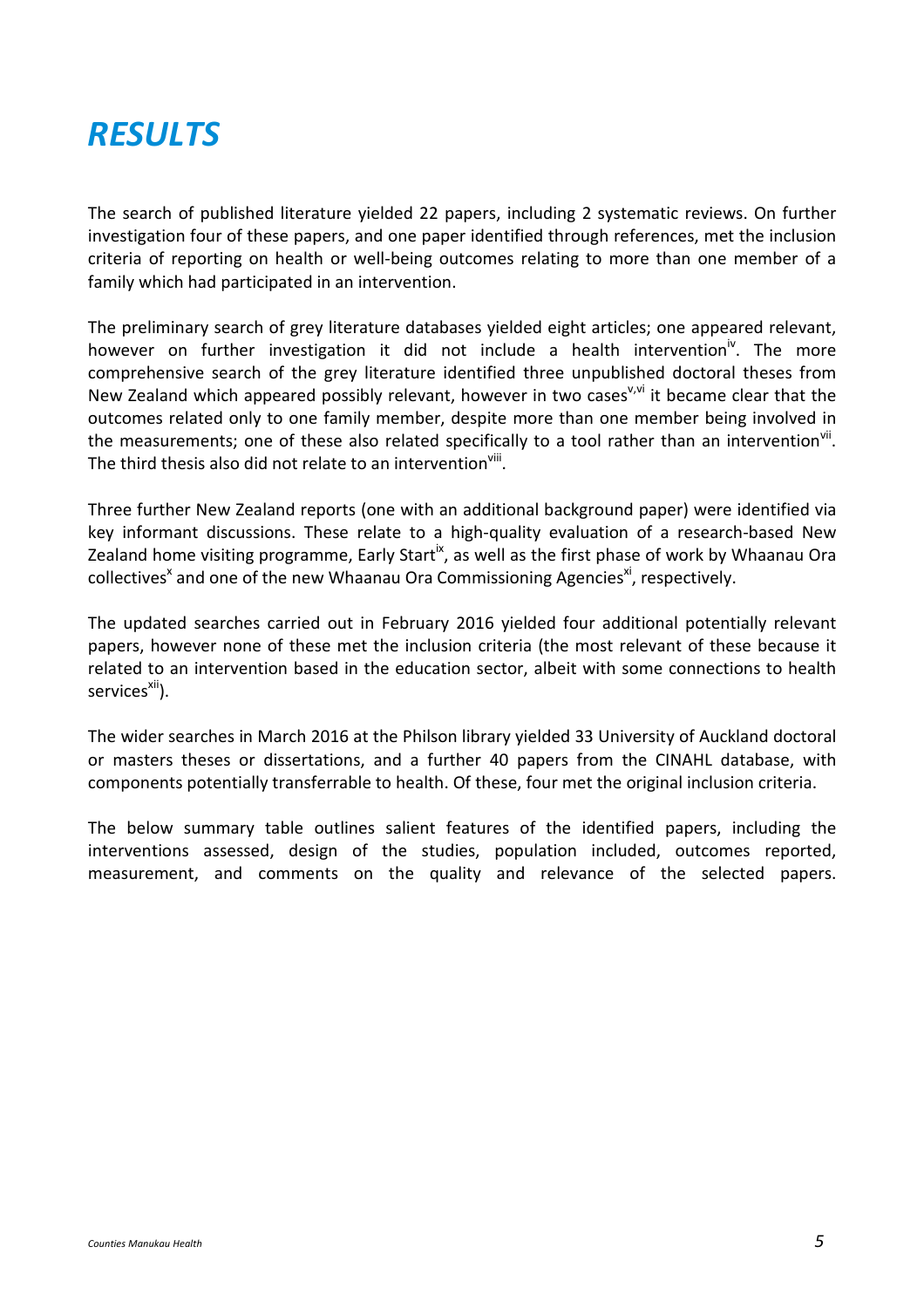| Author(s), title, journal/<br>institution and year                                                                                                                                                                                                                                       | Intervention(s)                                                                                                                                                                                                                                                                             | <b>Design</b>                                                      | Population                                                                                  | <b>Outcome groups</b>                                                                                                                                                                                                                                                       | <b>Measurement</b>                                                                                                                                                                                                                                                                               | <b>Comments</b>                                                                                                                                                                                                                                                                                                                       |
|------------------------------------------------------------------------------------------------------------------------------------------------------------------------------------------------------------------------------------------------------------------------------------------|---------------------------------------------------------------------------------------------------------------------------------------------------------------------------------------------------------------------------------------------------------------------------------------------|--------------------------------------------------------------------|---------------------------------------------------------------------------------------------|-----------------------------------------------------------------------------------------------------------------------------------------------------------------------------------------------------------------------------------------------------------------------------|--------------------------------------------------------------------------------------------------------------------------------------------------------------------------------------------------------------------------------------------------------------------------------------------------|---------------------------------------------------------------------------------------------------------------------------------------------------------------------------------------------------------------------------------------------------------------------------------------------------------------------------------------|
| Fergusson D, Boden J,<br>Horwood J, Early Start<br>evaluation report: nine<br>year follow-up. Ministry<br>of Social Development<br>(New Zealand), 2012                                                                                                                                   | Intensive home<br>visiting service set up<br>in Christchurch in mid-<br>1990s.                                                                                                                                                                                                              | Randomised<br>controlled trial                                     | Families with<br>infants facing<br>severe social,<br>economic or<br>emotional<br>challenges | Child: health, service<br>utilisation, maternal<br>parenting attitudes, child<br>abuse and neglect, child<br>behavioural adjustment<br>Family and parental:<br>maternal health, family<br>functioning, family economic<br>functioning, exposure to<br>stressful life events | Parental interviews,<br>hospital records,<br>teacher questionnaires.                                                                                                                                                                                                                             | Research-based New<br>Zealand programme with<br>rigorous evaluation to 9<br>years post enrolment.<br>Modest benefits for<br>children (fewer hospital<br>visits for accidents, lower<br>rates of parent-reported<br>child abuse, more<br>competent and less<br>punitive parenting). No<br>impact on family and<br>parental functioning |
| Tanninen H-M, Haggman-<br>Laitila A, Kangasniemi M,<br>The content and<br>effectiveness of home-<br>based nursing<br>interventions to promote<br>health and well-being in<br>families with small<br>children:<br>a systematic review.<br>Scandinavian Journal of<br>Caring Sciences 2015 | Home-based nursing<br>interventions<br>comprising discussions<br>and practical exercises<br>to help parents cope<br>with parenthood and<br>relationships and<br>interactions in the<br>family, together with<br>health, well-being,<br>social relations and<br>socio-economic<br>situations | Systematic<br>review<br>including<br>different types<br>of studies | Families with<br>children under<br>seven years of<br>age                                    | Coping with parenthood;<br>family relationships and<br>interactions; family health,<br>well-being and social<br>relations; and socio-<br>economic situation                                                                                                                 | 19 quantitative<br>instruments identified,<br>including: Parent Stress<br>Index,<br>Adult-Adolescent<br>Parenting Inventory,<br>Infant-Toddler HOME<br>Inventory. Tools relating<br>to family functioning:<br><b>Parental Bonding</b><br>Instrument, Mother-<br>infant interaction<br>(AMBIANCE) | Recent systematic review<br>of home-based nursing<br>interventions targeting<br>families with children<br>under seven years. Eleven<br>studies included (none<br>from New Zealand).                                                                                                                                                   |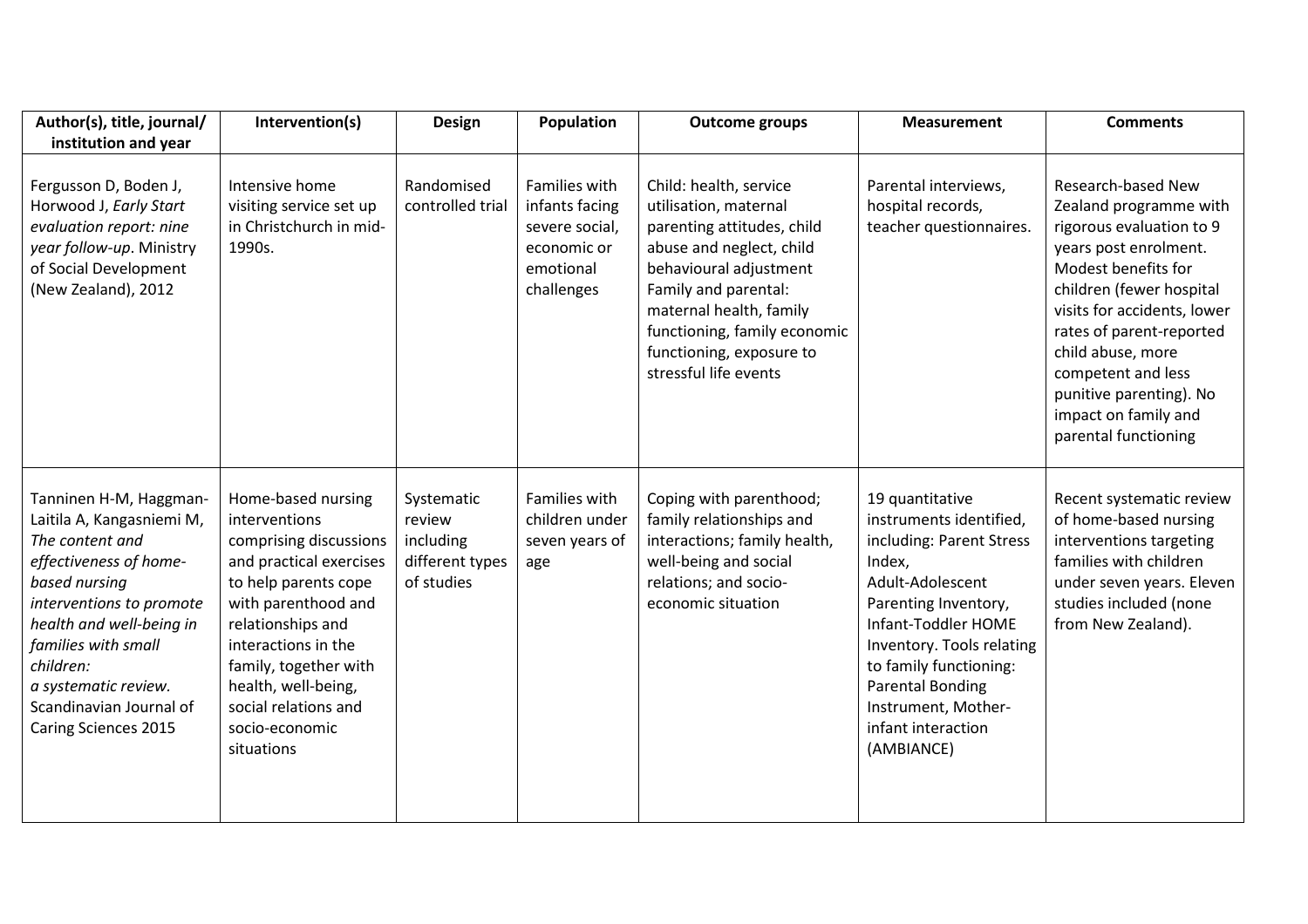| Author(s), title, journal /                                                                                                                                                                                                              | Intervention(s)                                                                                                                                                                                                                                                                                                                                                                | Design                                                                                              | Population                                                                                                                                                                                                                                       | <b>Outcome groups</b>                                                                                                                                                                                                                                                                                                                                                                                            | <b>Measurement</b>                                                                                                                                                                                                                                                                                                                                        | <b>Comments</b>                                                                                                                                                                                                                                                                                                                                                                                                                                                     |
|------------------------------------------------------------------------------------------------------------------------------------------------------------------------------------------------------------------------------------------|--------------------------------------------------------------------------------------------------------------------------------------------------------------------------------------------------------------------------------------------------------------------------------------------------------------------------------------------------------------------------------|-----------------------------------------------------------------------------------------------------|--------------------------------------------------------------------------------------------------------------------------------------------------------------------------------------------------------------------------------------------------|------------------------------------------------------------------------------------------------------------------------------------------------------------------------------------------------------------------------------------------------------------------------------------------------------------------------------------------------------------------------------------------------------------------|-----------------------------------------------------------------------------------------------------------------------------------------------------------------------------------------------------------------------------------------------------------------------------------------------------------------------------------------------------------|---------------------------------------------------------------------------------------------------------------------------------------------------------------------------------------------------------------------------------------------------------------------------------------------------------------------------------------------------------------------------------------------------------------------------------------------------------------------|
| institution and year                                                                                                                                                                                                                     |                                                                                                                                                                                                                                                                                                                                                                                |                                                                                                     |                                                                                                                                                                                                                                                  |                                                                                                                                                                                                                                                                                                                                                                                                                  |                                                                                                                                                                                                                                                                                                                                                           |                                                                                                                                                                                                                                                                                                                                                                                                                                                                     |
| Sweet M, Appelbaum MI,<br>Is home visiting an<br>effective strategy? A<br>meta-analytic review of<br>home visiting programs<br>for families with young<br>children. Child<br>development 2004                                            | Home visiting<br>programmes ( $n = 60$ )<br>in the United States of<br>America after 1965.<br>These provided a<br>range of goods and<br>services to parents<br>using home visits as<br>their primary service<br>delivery strategy, and<br>were delivered by<br>professionals,<br>paraprofessionals or<br>non-professionals                                                     | Meta-analysis:<br>data combined<br>to analyse five<br>child and five<br>parent<br>outcome<br>groups | Families with<br>children of<br>various ages<br>targeted:<br>range<br>antenatal to<br>elementary<br>school                                                                                                                                       | Child outcomes: cognitive,<br>socio-emotional, child abuse<br>(actual, potential or<br>parenting stress);<br>Parent outcomes: parenting<br>behaviour, parenting<br>attitudes, enhancement of<br>life course (education,<br>employment, public<br>assistance)                                                                                                                                                     | Weighted mean<br>standardised effect sizes<br>[found to be<br>significantly greater<br>than zero for cognitive<br>and socioemotional<br>child development,<br>potential child abuse,<br>parenting behaviours<br>and attitudes, and<br>maternal income]                                                                                                    | Meta-analytic review<br>combining data from 60<br>services. Home visiting<br>programmes as a whole<br>did provide a (small)<br>statistically significant<br>benefit to parents and<br>children on 3/5 child and<br>3/5 parent outcomes                                                                                                                                                                                                                              |
| Barlow A et al,<br>Paraprofessional-<br>delivered home-visiting<br>intervention for American<br>Indian teen mothers and<br>children: 3-year outcomes<br>from a randomised<br>controlled trial. American<br>Journal of Psychiatry<br>2015 | <b>Family Spirit</b><br>Intervention: 43<br>structured lessons<br>delivered during<br>pregnancy and up to<br>36 months post-<br>partum, by bilingual<br>Native American<br>community members<br>(paraprofessionals)<br>with intensive training<br>and supervision.<br>Programme developed<br>through community-<br>based participatory<br>research over more<br>than a decade. | Randomised<br>controlled trial<br>with strong<br>emphasis on<br>intervention<br>fidelity            | Expectant<br>American<br>Indian teens<br>$(n=322; ages)$<br>12-19 years at<br>conception)<br>from $\leq$ =32<br>weeks<br>gestation, and<br>their children<br>up to 36<br>months of age,<br>in four<br>southwestern<br>reservation<br>communities | Parental competence<br>(parenting knowledge, locus<br>of control and stress as well<br>as home environment);<br>maternal emotional and<br>behavioural functioning<br>(depressive symptoms,<br>externalising and<br>internalising problems,<br>alcohol and drug use);<br>children's emotional and<br>behavioural outcomes<br>(externalising and<br>internalising behaviours,<br>dysregulation, and<br>competence) | Parenting Stress Index-<br>Short Form, Parental<br>Locus of Control Scale,<br>Home Observational<br>Measure of the<br>Environment (HOME),<br>Center for<br><b>Epidemiological Studies</b><br>- Depression scale (CES-<br>D), Achenbach System<br>of Empirically Based<br>Assessments, Infant-<br><b>Toddler Social and</b><br><b>Emotional Assessment</b> | Rigorous trial comparing<br><b>Family Spirit Intervention</b><br>plus optimised standard<br>care with optimised<br>standard care alone.<br>Found significantly<br>greater parenting<br>knowledge and parental<br>locus of control, fewer<br>depressive symptoms and<br>externalising problems,<br>and lower drug use<br>among mothers, with<br>fewer externalising,<br>internalising and<br>dysregulation problems<br>among children, both in<br>intervention group |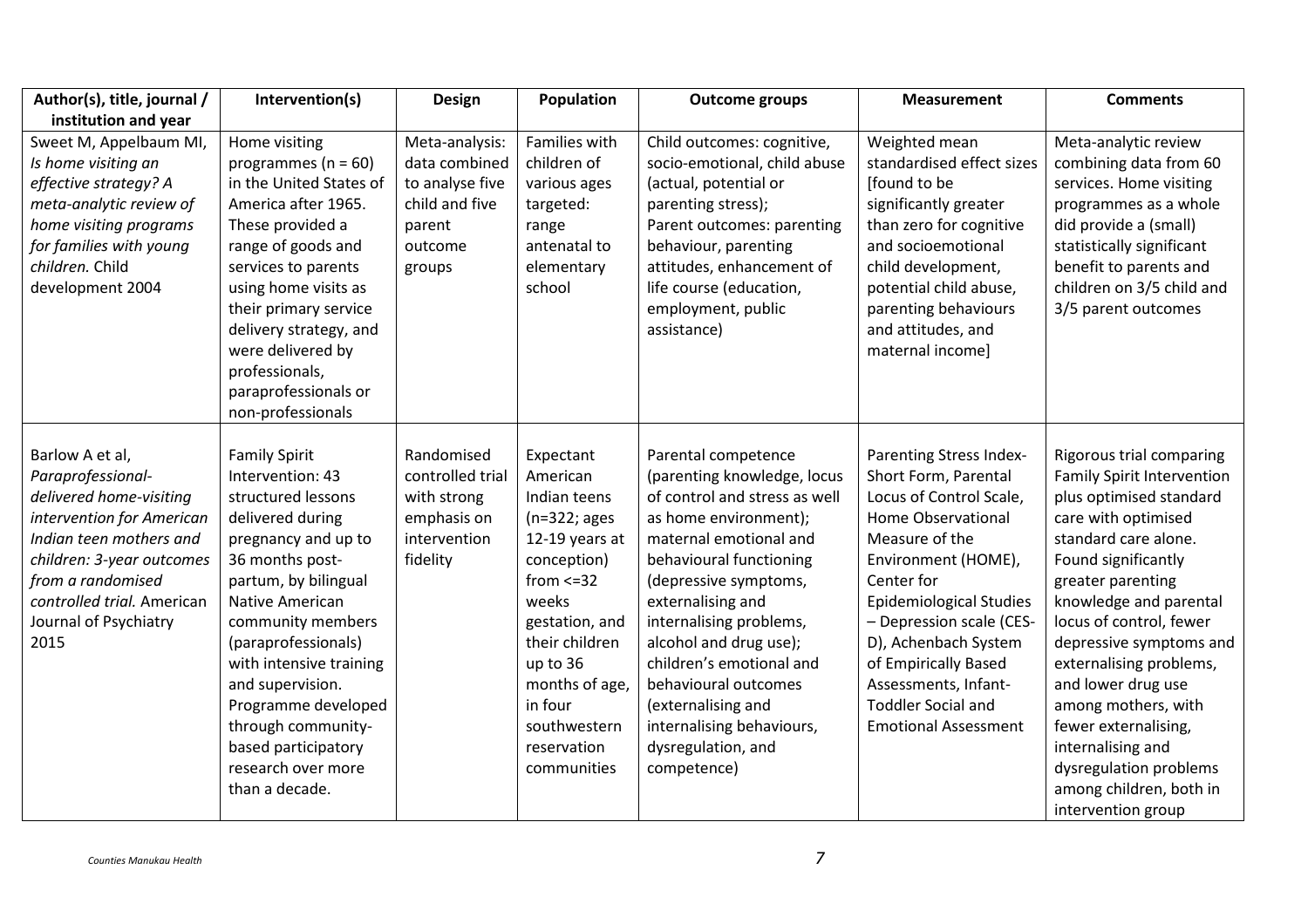| Author(s), title, journal/   | Intervention(s)         | Design           | Population      | <b>Outcomes</b>                 | <b>Measurement</b>             | <b>Comments</b>             |
|------------------------------|-------------------------|------------------|-----------------|---------------------------------|--------------------------------|-----------------------------|
| institution and year         |                         |                  |                 | reported                        |                                |                             |
| Norr K et al, Maternal       | Resources, Education    | Randomised       | African         | Maternal and parenting          | <b>Community Life Skills</b>   | Small statistically         |
| and infant outcomes at       | and Care in the Home    | controlled trial | American and    | (repeat pregnancy within 12     | Scale, Difficult Life          | significant effects (one    |
| one year for a nurse-        | - Futures (REACH-       |                  | Mexican         | months, community life          | Circumstances Scale,           | parenting attitude          |
| health advocate home         | Futures) programme      |                  | American        | skills, parenting attitudes,    | <b>Bavolek Adult-</b>          | subscale, infant mental     |
| visiting program serving     | to reduce infant        |                  | expectant       | cognitive growth                | <b>Adolescent Parenting</b>    | development, and            |
| African Americans and        | mortality through       |                  | mothers in      | stimulation, home safety        | Inventory, Home                | documentation of            |
| <b>Mexican Americans.</b>    | home visits by a team   |                  | third trimester | hazards); infant health         | Observation for the            | immunisation among          |
| <b>Public Health Nursing</b> | of community            |                  | $(n=588)$ , and | (illness and injury episodes in | Measurement of the             | <b>African Americans;</b>   |
| 2003                         | residents led by a      |                  | their children  | first year, immunisations at    | Environment, Bayley            | community life skills and   |
|                              | nurse. (Average of      |                  | (followed up    | 12 months, reported abuse       | Scales of Infant               | one HOME subscale           |
|                              | around 5 home visits    |                  | here to 12      | or neglect, mental and          | Development (Mental,           | among Mexican               |
|                              | and 7 contacts in first |                  | months), in     | motor developmental status      | Motor)                         | Americans). Concludes       |
|                              | 12 months)              |                  | Chicago         | at 12 months)                   |                                | that primary health care    |
|                              |                         |                  |                 |                                 |                                | model of nurse -            |
|                              |                         |                  |                 |                                 |                                | community worker team       |
|                              |                         |                  |                 |                                 |                                | is an appropriate           |
|                              |                         |                  |                 |                                 |                                | approach to reduce          |
|                              |                         |                  |                 |                                 |                                | health disparities in       |
|                              |                         |                  |                 |                                 |                                | industrialised countries    |
| Kuhne F, Krattenmacher       | Five structured         | Systematic       | Parents with    | Psychosocial including          | Multiple including Brief       | Systematic review of        |
| T, Beierlein V, Grimm JC,    | interventions:          | review           | palliative-     | symptomatology, quality of      | Symptom Inventory              | psychosocial                |
| Bergelt C, Romer G, Miller   | "Children Of            | including        | stage disease;  | life                            | (BSI), Beck Depression         | interventions for a high    |
| B, Minor children of         | Somatically Ill         | different types  | minor children  |                                 | Inventory (BDI), Social        | risk group (children of     |
| palliative patients: a       | Parents", "Family       | of studies       | $( < 18$ years) |                                 | Adjustment Scale (SAS),        | palliative patients). Tools |
| systematic review of         | <b>Focused Grief</b>    | (mainly          |                 |                                 | <b>Child Depression</b>        | for measuring family        |
| psychosocial family          | Therapy", "Family       | quantitative     |                 |                                 | Inventory (CDI). Tools         | functioning may have        |
| interventions. J Palliative  | Talks in Cancer Care",  | and cross-       |                 |                                 | relating to family             | broader application.        |
| Med 2012                     | "Parental Guidance      | sectional)       |                 |                                 | functioning: Family            |                             |
|                              | Program", "Teens and    |                  |                 |                                 | <b>Assessment Device</b>       |                             |
|                              | Adults Learning to      |                  |                 |                                 | (FAD), Family                  |                             |
|                              | Communicate"            |                  |                 |                                 | Relationships Index            |                             |
|                              |                         |                  |                 |                                 | (FRI), Family                  |                             |
|                              |                         |                  |                 |                                 | <b>Environment Scale (FES)</b> |                             |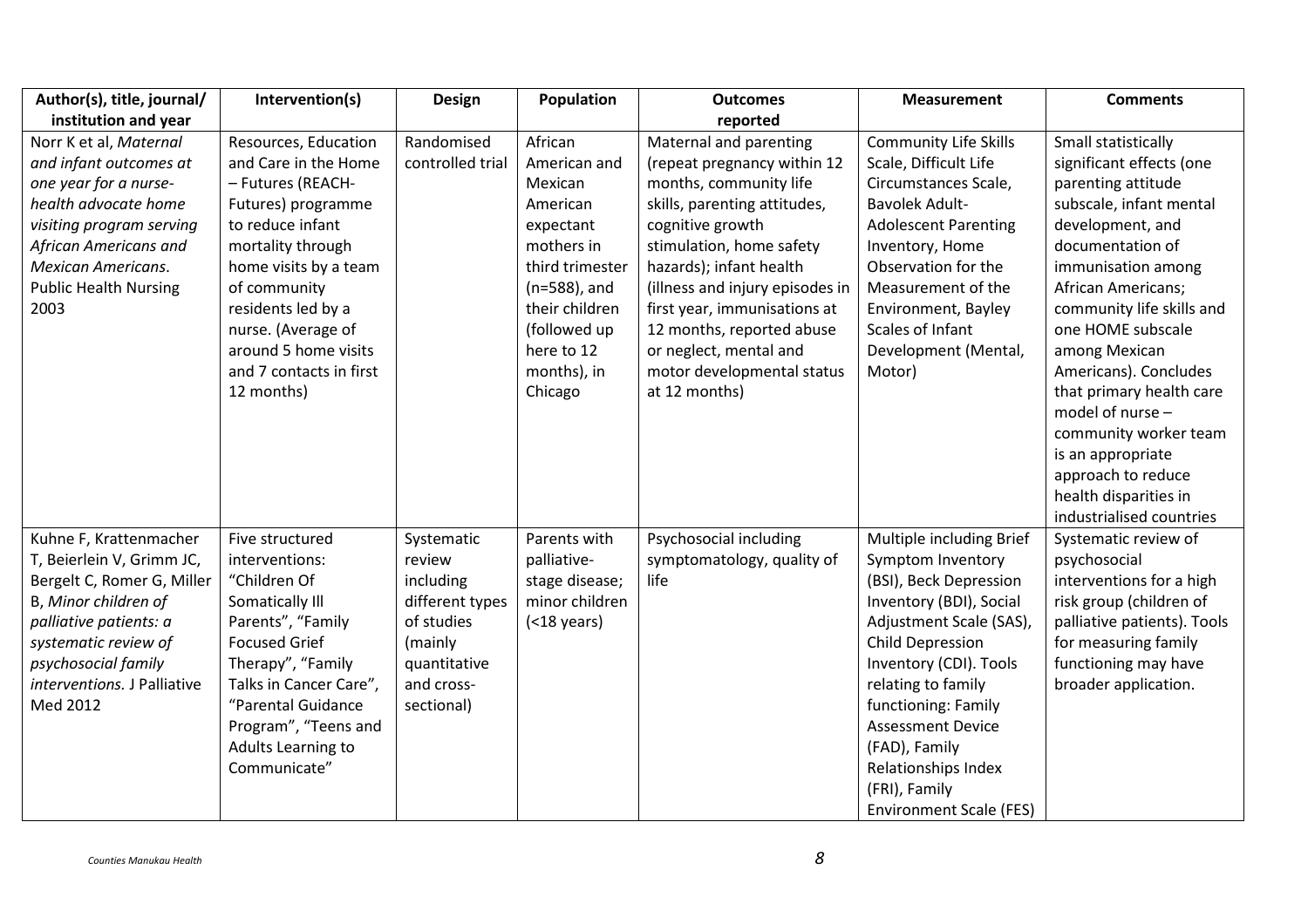| Author(s), title, journal/<br>institution and year                                                                                                                                                                             | Intervention(s)                                                                                                                                                   | Design                                                                                                   | Population                                                                                                                                             | <b>Outcomes</b><br>reported                                                                                                                                                            | <b>Measurement</b>                                                                                                                                                                                                                                                                                                    | <b>Comments</b>                                                                                                                                                                                                                                                                                                                                                                                                                                                             |
|--------------------------------------------------------------------------------------------------------------------------------------------------------------------------------------------------------------------------------|-------------------------------------------------------------------------------------------------------------------------------------------------------------------|----------------------------------------------------------------------------------------------------------|--------------------------------------------------------------------------------------------------------------------------------------------------------|----------------------------------------------------------------------------------------------------------------------------------------------------------------------------------------|-----------------------------------------------------------------------------------------------------------------------------------------------------------------------------------------------------------------------------------------------------------------------------------------------------------------------|-----------------------------------------------------------------------------------------------------------------------------------------------------------------------------------------------------------------------------------------------------------------------------------------------------------------------------------------------------------------------------------------------------------------------------------------------------------------------------|
| Davey MP, Kissil K, Lynch<br>L, Harmon L, Hodgson N,<br>A culturally adapted<br>family intervention for<br>African American families<br>coping with parental<br>cancer: outcomes of a<br>pilot study. Psycho-<br>Oncology 2013 | Culturally-adapted<br>family intervention,<br>compared with<br>psycho-education<br>treatment                                                                      | Non-<br>randomised<br>quasi-<br>experimental<br>two-arm<br>prospective<br>pre- and post-<br>intervention | 12 African<br>American<br>families with<br>school-age<br>children<br>coping with<br>parental<br>cancer                                                 | Symptoms of psychosocial<br>distress (depression and<br>anxiety) considered as<br>secondary objective (family<br>communication as primary<br>objective)                                | Multiple including<br><b>Children's Depression</b><br>Inventory (CDI), Revised<br><b>Children's Manifest</b><br>Anxiety Scale (RCMAS),<br>Center for<br>Epidemiologic Studies<br><b>Depression Scale (CES-</b><br>D). Tools relating to<br>family functioning:<br><b>Interaction Behaviour</b><br>Questionnaire (IBQ) | Relates to above<br>systematic review;<br>example of cultural<br>adaptation.                                                                                                                                                                                                                                                                                                                                                                                                |
| Rotheram-Borus MJ, Lee<br>MB, Gwadz M, Draimin B,<br>An intervention for<br>parents with AIDS and<br>their adolescent children.<br>American Journal of<br>Public Health 2001                                                   | 24-session coping<br>skills intervention<br>delivered in small<br>groups by social<br>workers and graduate<br>students in clinical<br>psychology over 12<br>weeks | Randomised<br>controlled trial<br>with 2-year<br>follow-up                                               | Financially<br>needy parents<br>with AIDS<br>$(n=307)$ and<br>their<br>adolescent<br>children<br>$(n=412)$ in<br>New York City<br>between<br>1993-1995 | Emotional distress, problem<br>behaviours (for both parents<br>and adolescents); stressful<br>family events reported by<br>adolescents; parental coping<br>with illness; custody plans | <b>Brief Symptom</b><br>Inventory, Rosenberg<br>Self-Esteem Scale,<br>Coping With Illness<br>Questionnaire                                                                                                                                                                                                            | Significantly greater<br>reduction in emotional<br>distress and problem<br>behaviours among both<br>adolescents and parents,<br>and in conduct problems<br>among adolescents, in<br>intervention group; no<br>difference observed in<br>disclosure or custody<br>plans. Outcomes for<br>control group families<br>also improved over time<br>(potentially due to<br>introduction of anti-<br>retroviral therapy during<br>study period and/ or<br>interview participation). |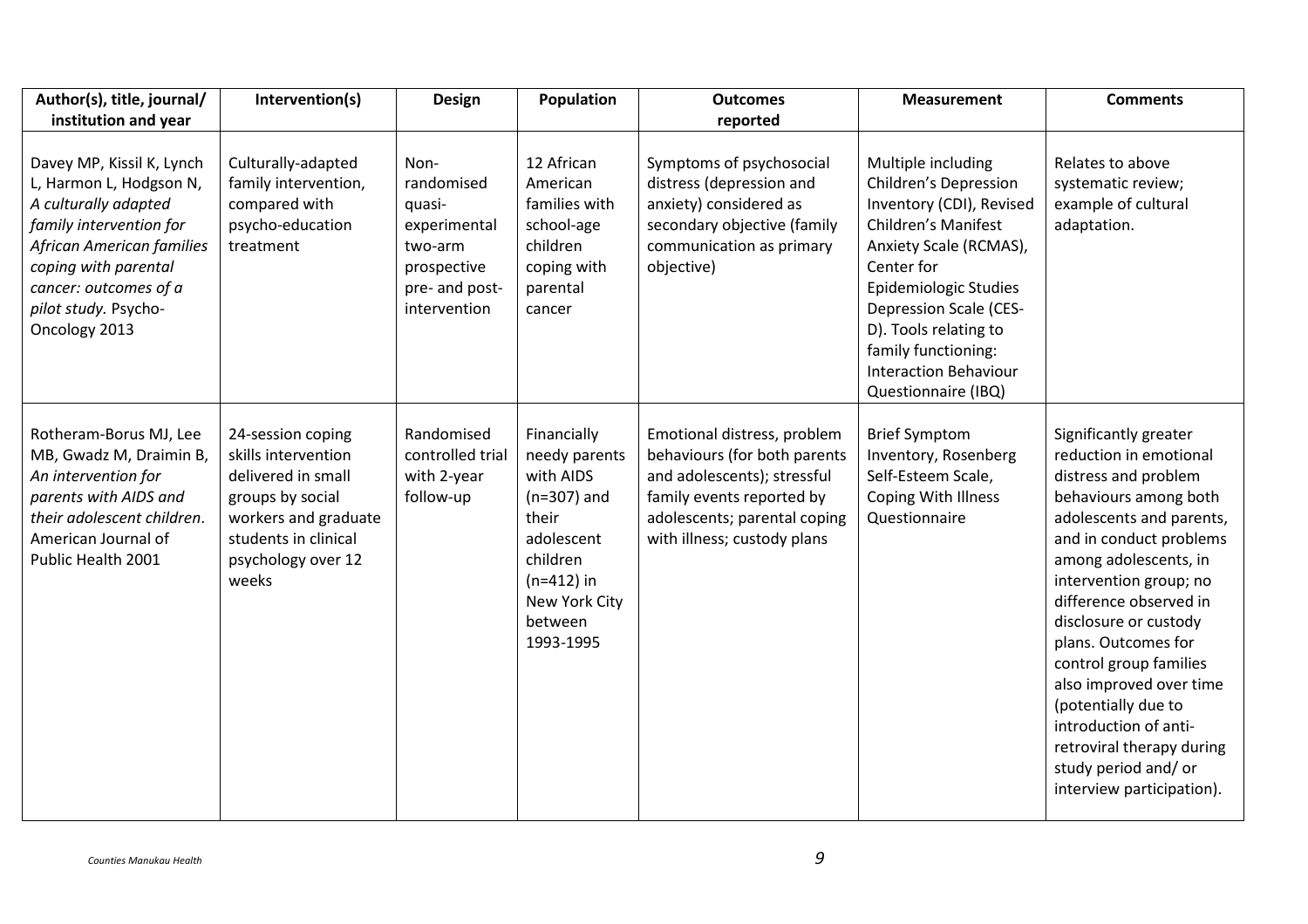| Author(s), title, journal/<br>institution and year                                                                                                                                  | Intervention(s)                                                                                                                                                                                    | Design                                                                                            | Population                                                                                                                        | <b>Outcomes</b><br>reported                                                                                                                                                                               | <b>Measurement</b>                                                                                               | <b>Comments</b>                                                                                                                                                       |
|-------------------------------------------------------------------------------------------------------------------------------------------------------------------------------------|----------------------------------------------------------------------------------------------------------------------------------------------------------------------------------------------------|---------------------------------------------------------------------------------------------------|-----------------------------------------------------------------------------------------------------------------------------------|-----------------------------------------------------------------------------------------------------------------------------------------------------------------------------------------------------------|------------------------------------------------------------------------------------------------------------------|-----------------------------------------------------------------------------------------------------------------------------------------------------------------------|
| Kreutzer JS, Marwits JH,<br>Sima AP, Godwin EE,<br><b>Efficacy of the Brain</b><br><b>Injury Family</b><br>Intervention: impact on<br>family members. J Head<br>Trauma Rehabil 2015 | <b>Structured treatment</b><br>programme designed<br>to enhance family<br>functioning after<br>acquired brain injury<br>using family<br>education, skill<br>building, and<br>psychological support | Randomised<br>controlled trial<br>with pre- and<br>post-<br>assessments                           | Parents,<br>spouses,<br>partners,<br>significant<br>others or close<br>friends of<br>individuals<br>with acquired<br>brain injury | Needs for emotional /<br>instrumental / professional /<br>community support, health<br>information and care<br>involvement                                                                                | <b>Family Needs</b><br>Questionnaire (FNQ),<br>Service Obstacles Scale<br>(SOS), Zarit Burden<br>Inventory (ZBI) | Family intervention<br>included survivor as well<br>as caregiver/ other family<br>members. Questionnaires<br>reflect needs of whole<br>family, burden on<br>caregiver |
| Annual Report 2015: The<br>First Year. Pasifika<br>Futures, November 2015                                                                                                           | Engagement with<br>navigators through<br>core providers of<br>Pacific whaanau ora<br>services; development<br>of family plans and<br>support to implement<br>them                                  | Standardised<br>assessment<br>with service<br>users at entry,<br>exit and<br>regular<br>intervals | Service users:<br>families<br>enrolled with<br>core providers<br>commissioned<br>by Pasifika<br><b>Futures</b>                    | Four outcome domains<br>(health, education,<br>economic, community<br>participation) reported for<br>whole families. Health<br>domain includes families<br>having a health plan and<br>becoming smokefree | Measurement<br><b>Assessment and Scoring</b><br>Tool (MAST)                                                      | More information<br>available in Pasifika<br><b>Futures Evaluation and</b><br>Performance Framework.<br>Pasifika Futures 2015<br>(obtained from Dr Seini<br>Jensen)   |
| Tracking Whaanau Ora<br><b>Outcomes: Information</b><br><b>Collection Trial, First</b><br>Phase Results. Te Puni<br>Kokiri, June 2012                                               | Engagement with<br>Whaanau Ora<br>collectives funded by<br>Te Puni Kokiri                                                                                                                          | Survey of<br>service users                                                                        | 50 whaanau<br>completed<br>survey                                                                                                 | Self-reported whaanau<br>engagement in exercise and<br>smoking, parenting and<br>tikanga confidence, housing<br>and income situation                                                                      | Whaanau satisfaction<br>survey                                                                                   | Survey completed by<br>individual on own or<br>whaanau behalf                                                                                                         |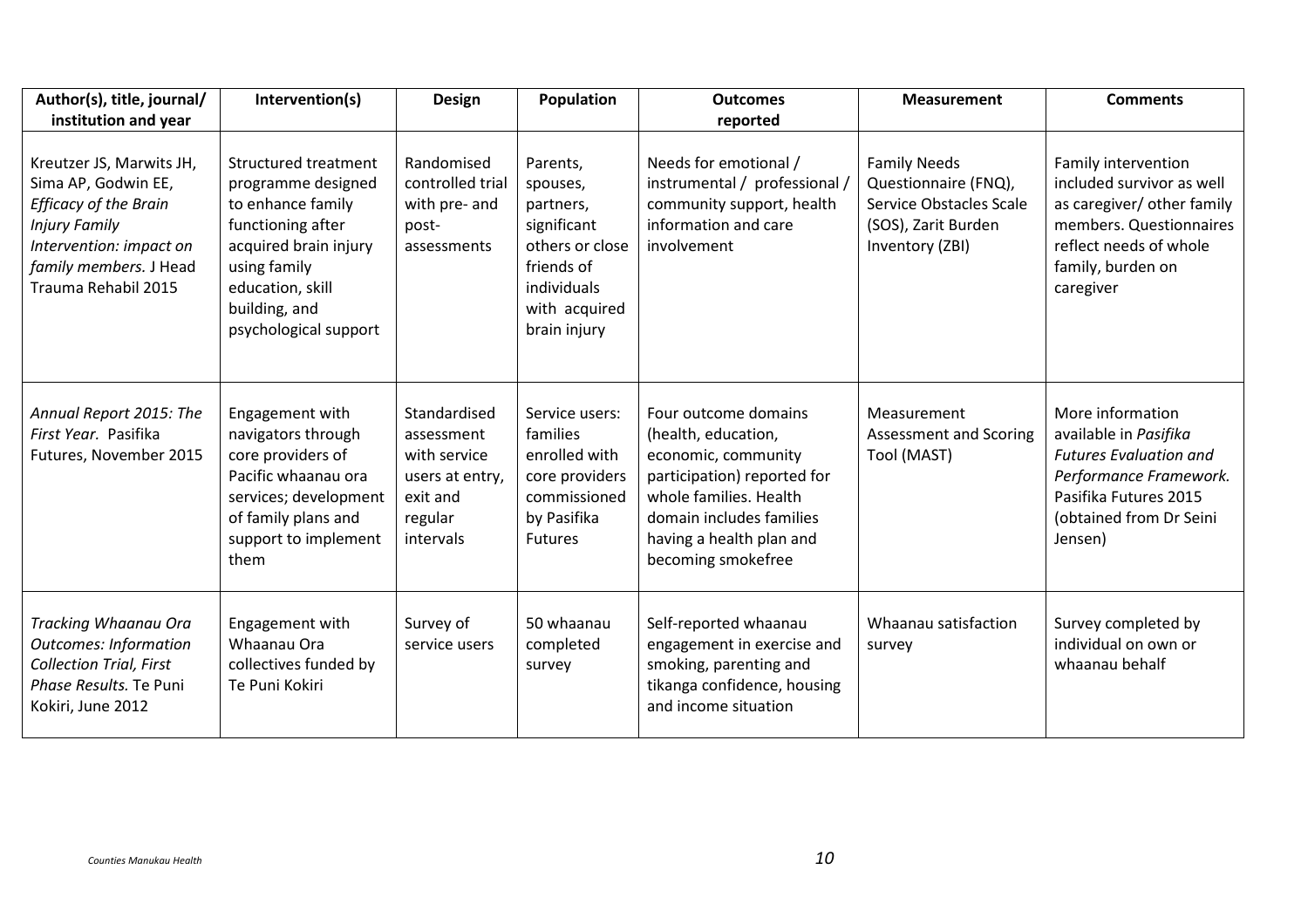# *NARRATIVE SUMMARY OF IDENTIFIED PAPERS*

This review has identified twelve papers (plus one supplementary paper providing background information on one of the identified papers) which provide outcome information on either more than one family member, or the family as a unit, from interventions undertaken to improve the health or well-being of families. Eleven of these are summarised in the above table, and discussed below. (There were two papers identified which related to one intervention; in this case, only the paper reporting the final results has been included).

This section presents a narrative summary of the eleven papers. It follows the order of the summary table, which groups papers broadly by the type of intervention they examine.

#### Home visiting services

The first five papers in the summary table all relate to home visiting services. Early Start is a research-based intensive home visiting service for families with infants facing severe social, economic or emotional challenges which was set up in Christchurch in the mid-1990s and has been rigorously evaluated throughout via a randomised controlled trial, with results available up to nine years of follow-up<sup>xiii</sup>. The evaluation showed modest benefits for children, including fewer hospital visits for accidents, lower rates of parent-reported child abuse, and more competent, less punitive parenting. No impact was found on family or parental functioning.

A recent (2015) systematic review of home-based nursing interventions to promote health and well-being in families with small children<sup>xiv</sup> did not include a New Zealand publication. It identified 19 quantitative instruments for measuring different outcomes in families; most of these related to individual family members, however some (Parental Bonding Instrument, AMBIANCE) related to interactions between members.

A meta-analytic review<sup>xv</sup> carried out in 2004 of home visiting programmes in the United States since 1965 combined data from 60 services run by professionals, paraprofessionals or nonprofessionals. Overall home visiting programmes provided a (small) statistically significant benefit on three of five child and three of five parent outcomes.

The Family Spirit Intervention consisted of a series of 43 structured lessons delivered the homes of Native American teen mothers during pregnancy and up to 36 months post-partum, by bilingual members of their communities (paraprofessionals) who underwent intensive training and supervision. The programme was developed through community-based participatory research over a period of more than ten years, and was evaluated via a rigorous randomised controlled trial with strong emphasis on intervention fidelity. Initial positive findings after 12 months of follow $up^{xvi}$  were confirmed and extended in the follow-up to 36 months<sup> $xvii$ </sup>. Mothers in the intervention group were shown to have significantly greater parenting knowledge and parental locus of control, fewer depressive symptoms and externalising problems, and lower drug use than those in the control group. Intervention group children had fewer externalising, internalising and dysregulation problems than those in the control group.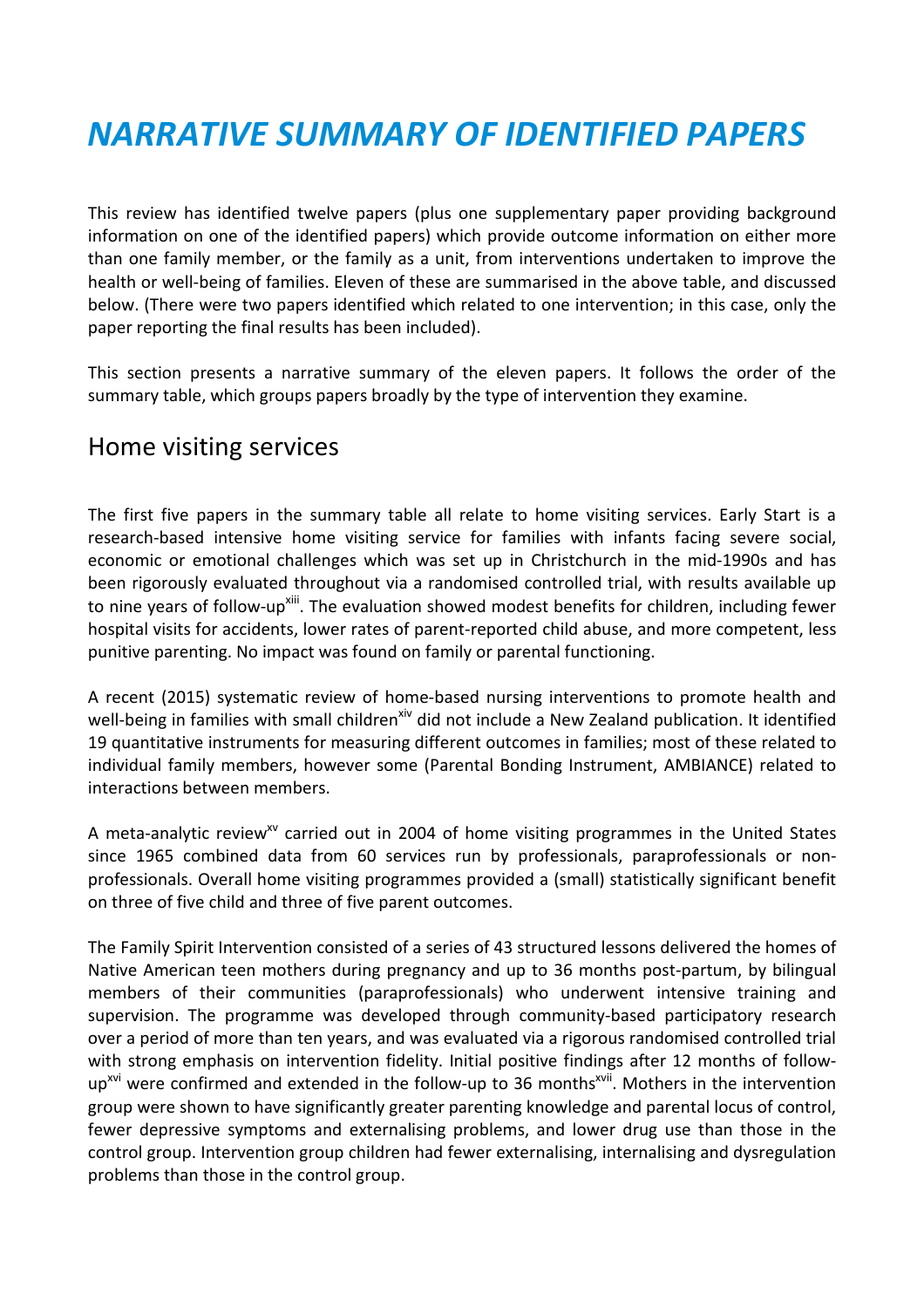The REACH-Futures programme used teams, each with two community workers supported by a nurse, to visit African American and Mexican American mothers and their children, from the third trimester of pregnancy to 12 months post-partum, with the aim of decreasing infant mortality in these populations<sup>xviii</sup>. A randomised controlled trial demonstrated some small statistically significant effects among some groups. These included an increase in positive attitudes for developmentally appropriate expectations, one of the four parenting attitude subscales, as well as in infant mental development and documentation of immunisation (as distinct from immunisation itself) among African Americans, and improvements in community life skills and in the provision of appropriate play materials (one of the subscales of the HOME observation) among Mexican Americans.

#### Psychosocial and/or coping skills interventions for high risk

#### families

The next three papers relate to psychosocial and/or coping skills interventions for specific high risk populations: children of parents with cancer and/or undergoing palliative care, and parents with AIDS together with their adolescent children.

A systematic review of psychosocial family interventions for minor children of palliative patients<sup>xix</sup> identified five structured interventions for this high risk group which met the inclusion criteria. This concluded that successful interventions begin during palliative care and continue throughout bereavement, and that supporting the most distressed sub-groups is an appropriate approach, but noted a lack of well-designed and elaborated interventions in this population.

Another paper reports on a pilot study of a culturally-adapted family intervention among twelve African American families coping with parental cancer<sup>xx</sup>, in which the intervention group reported significantly better communication with each other, and satisfaction, than the control group, although no differences were noted in anxiety or depression.

The third paper in this group relates to a 24-session coping skills intervention for low-income parents with AIDS and their adolescent children<sup>xxi</sup> which demonstrated significantly greater reduction in emotional distress and problem behaviours among both adolescents and parents, and in conduct problems among adolescents, in the intervention group; however no difference was observed between the groups on disclosure of HIV status or custody planning.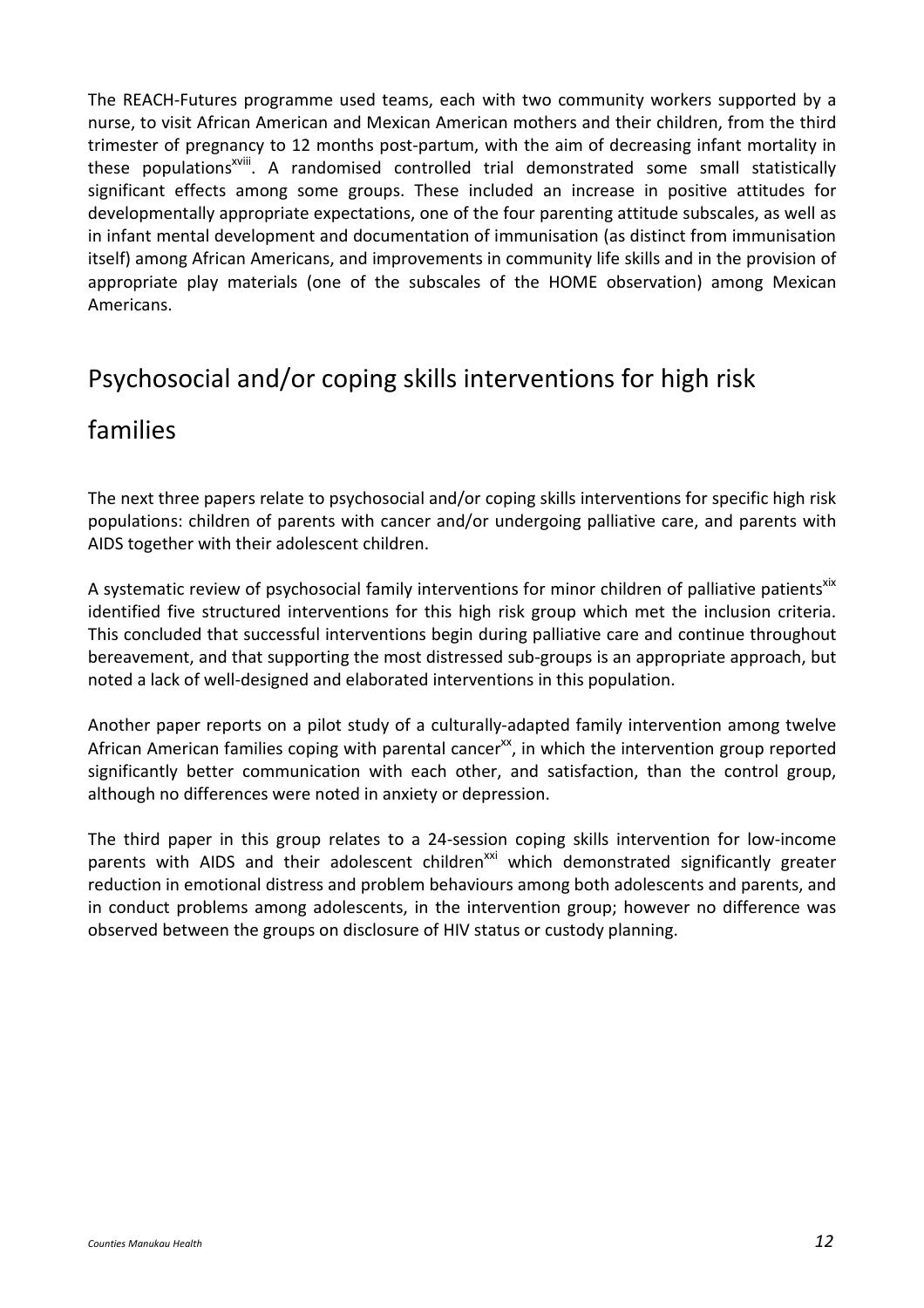#### Brain Injury Family Intervention

One identified paper considers the efficacy of an intervention for families of individuals with acquired brain injury, including the survivor as well as caregiver(s) and other family members as appropriate<sup>xxii</sup>. This demonstrated that the intervention group had a greater improvement in the degree to which their needs for Professional Support, Health Information, and Community Support (three of the six subscales on the Family Needs Questionnaire) were met from baseline to posttreatment. There was also a significant and promising decrease in caregiver burden from baseline to post-treatment, however burden scores increased significantly from post-treatment to followup, ending up non-significantly lower than those observed pre-treatment.

#### Whaanau Ora programmes

Two papers (plus a background paper relevant to one of them) relate to the work of Whaanau Ora programmes in New Zealand. The first is the brief initial report of results from the first year of operation of the Pacific Whaanau Ora Commissioning Agency, Pasifika Futures<sup>xxiii</sup>. This reports results at the level of the family as a unit, across four domains (health, education, economic and participation) using a standardised tool, the Measurement Assessment and Scoring Tool designed specifically for this purpose. Health related indicators include having a family health plan (77% of enrolled families, indicating that they have prioritised health) and moving from having one or more smokers to being smokefree (27% of families who initially had one or more smokers).

More details of the family-level measurements are available in the (unpublished) evaluation and performance framework<sup>xxiv</sup> which indicates that the following quantities are being measured in the health domain:

- Families with a health plan, as a proportion of those who prioritise health in their initial assessment
- Families who have achieved a health goal (e.g. exercise, stopping smoking, taking medication etc), as proportion of those with health plan
- Families in which every member is enrolled with a primary care provider, as a proportion of all families
- Smokefree families, as a proportion of the families initially identified as having one or more smokers
- Families who have plan(s) for their long-term condition(s) in partnership with a health professional, as a proportion of families with one or more members who has a long term condition(s)
- Families with plans to achieve their aspirations, as proportion of families with member(s) with disabilities

The other paper reports the initial results of the first phase of the Whaanau Ora programme established by Te Puni Kokiri<sup>xxv</sup>, prior to the establishment of the three Commissioning Agencies. This used a whaanau survey completed by individuals on their own, or their family's, behalf.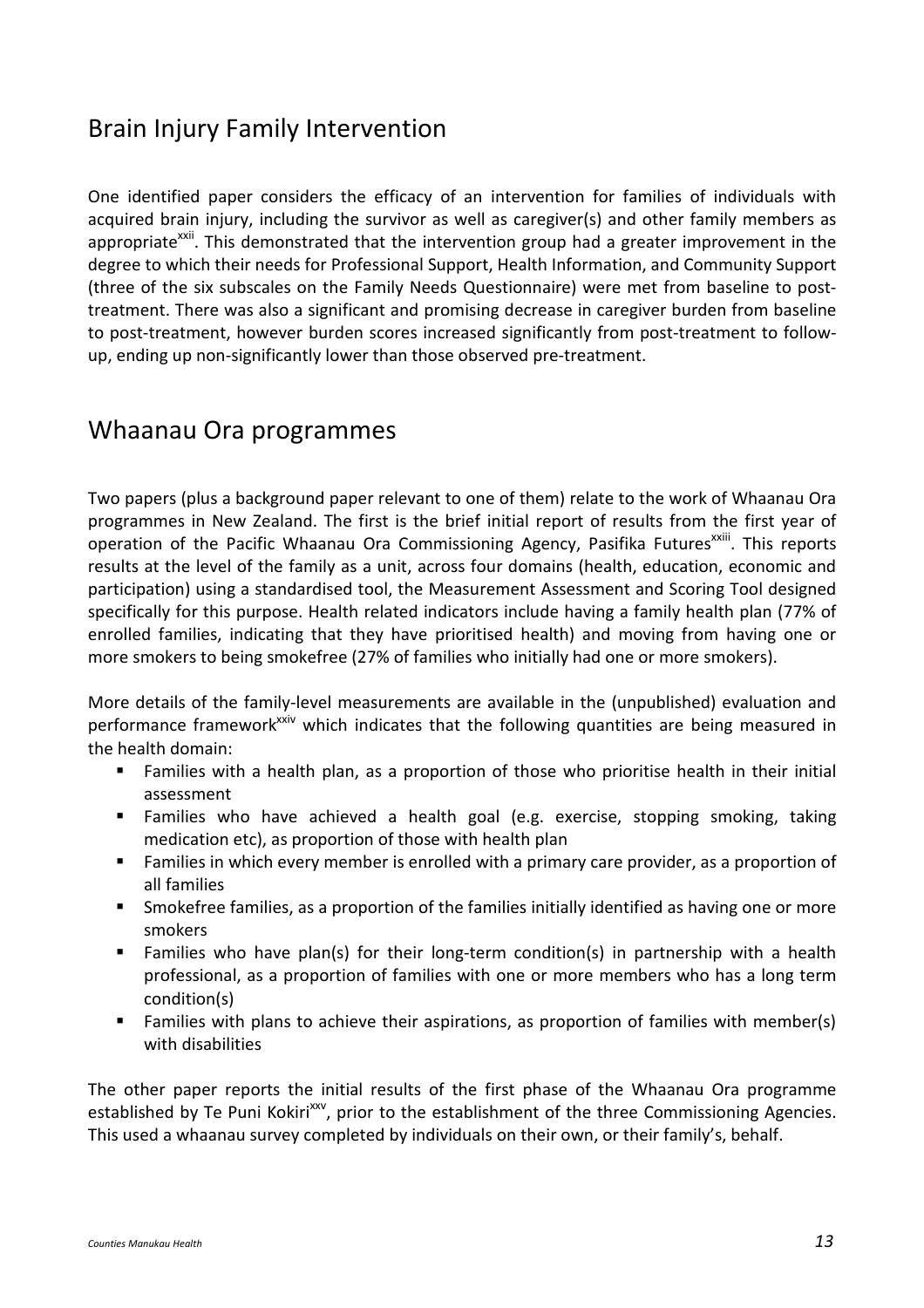# *DISCUSSION*

The 11 papers summarised above all relate to family interventions intended to effect some kind of improvement in health or well-being for the family as a whole, or at any rate for more than one member of the family (e.g. child and parent, index patient and caregiver, etc). According to the inclusion criteria, papers which did not include an intervention were excluded. However, it should be noted that in some cases the mere act of engaging with families, for example to collect data, may have a therapeutic effect. Thus the demarcation between "intervention" and "measurement" may not be completely clear. One example in particular is the New Zealand tool "Hua Oranga", which triangulates the views of tangata whaiora (Maaori health consumers), clinicians and whaanau (family members) in order to measure the efficacy of treatment, or health interventions based on Maaori perspectives of health, philosophies, aspirations and world views. While not included in this review (on the basis of not being an intervention), there is an emerging recognition of the importance of measuring outcomes in this way<sup>xxvi</sup>.

The five papers on home visiting services together provide a useful evidence base for related programmes of various sorts, despite wide variations in how they are set up and measured. The Early Start programme in Christchurch and the Family Spirit intervention in Native American communities are likely to be among the most useful models for Counties Manukau Health, representing effective professional-led and community worker-led models respectively (both grounded in research and with an emphasis on programme fidelity).

The Early Start programme seems to have effectively reached a highly vulnerable population and made a positive difference for children through the delivery of practical assistance to parents by professionally-trained staff, while being less effective at changing the overall circumstances for the family. Although the numbers of Maaori families involved in the programme were small, they appear to have benefited equally or slightly more than non-Maaori families. It should be noted that the Early Start programme was adapted for New Zealand from an overseas (Hawaiian) programme and has maintained a strong focus on research and fidelity of programme delivery throughout. In this way it differs from the (related) Family Start programme which developed from the New Zealand government's Strengthening Families Strategy and is widely offered across the country, including in Counties Manukau. Results from the Early Start evaluation therefore cannot necessarily be extrapolated to Family Start programmes, which have been implemented with more variability by local providers.

The Family Spirit intervention is an example of an effective programme rigorously developed and evaluated in partnership with the communities it was designed to serve, and delivered by trained paraprofessional community members, rather than by health professionals. It demonstrated positive impacts on a number of parameters known to be important for long-term child wellbeing. This is an important model for many underserved communities, including in New Zealand, which often have a scarcity of professionally trained staff with the cultural understanding and language skills to engage most effectively with their members.

The REACH-Futures study purports to be the first evaluation with acceptable retention rates to find that a home visiting programme using paraprofessionals had positive effects on mental development of healthy low-income infants, although these effects were small and applied only to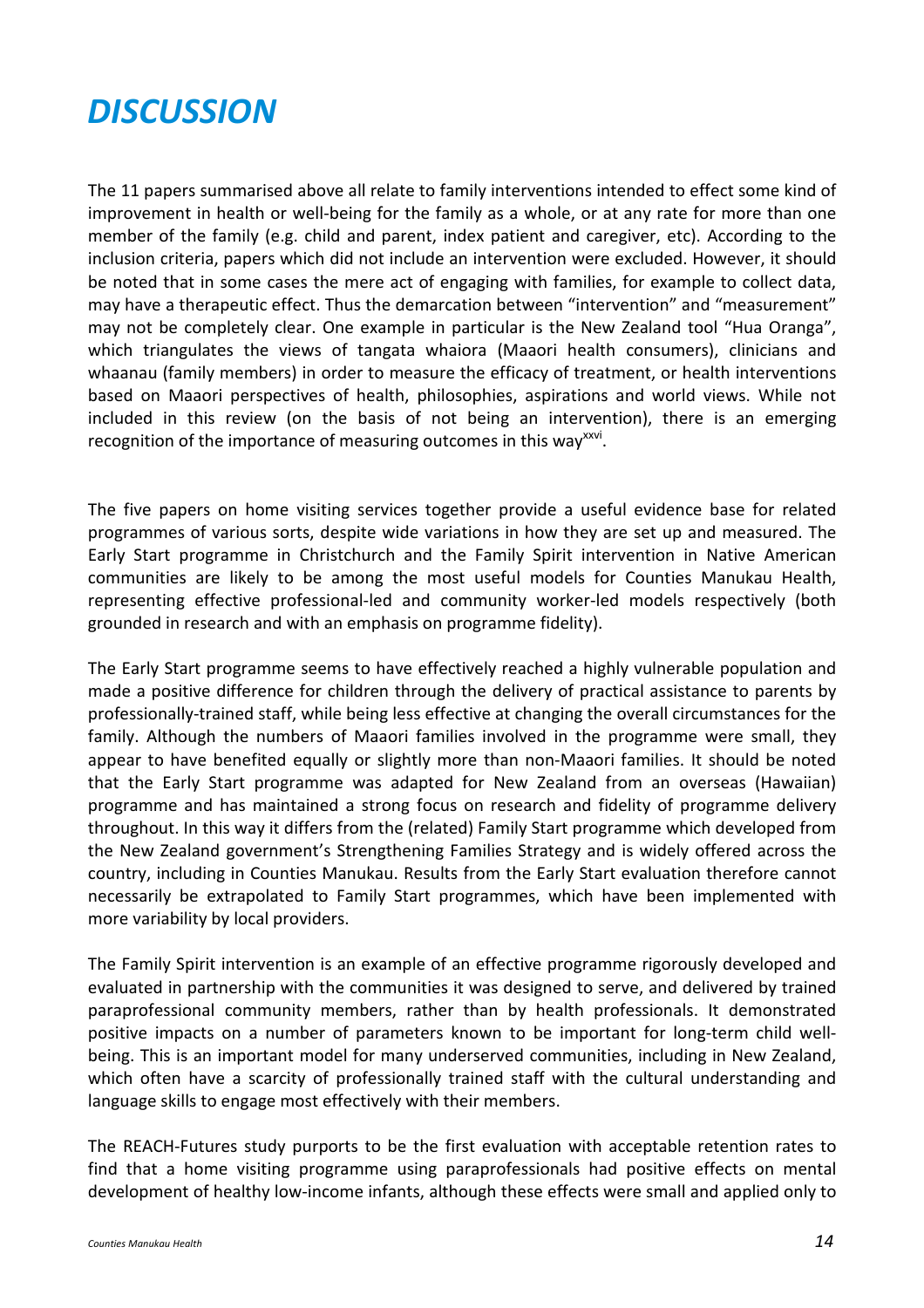African American infants, and asserts that its infant outcomes were comparable with previous studies of home visiting programmes (often carried out by professionals), at least for African Americans. The differential findings between the different ethnic groups bear out previous observations of greater impact in groups starting from a lower baseline (e.g. Mexican American mothers initially had lower scores on the Community Life Skills scale than African American mothers, and were the only group in which a difference was detected between intervention and control groups).

The papers on psychosocial family and coping skills interventions are included, despite relating to psychosocial therapy, because of the nature of the population covered (being tightly targeted and therefore more feasible to consider providing such a service to), and particularly because of the tools that relate to the functioning of the whole family in a particular high-stress situation. (This is despite the fact that most of the tools used in these studies still relate to individual family members.) It may be useful to consider whether and how these tools could be used in the Cancer Psychological and Social Support (CPSS) initiative.<sup>xxvii</sup>

The Brain Injury Family Intervention is of particular interest for its use of instruments that explore family needs, service obstacles and caregiver burden (Family Needs Questionnaire, Service Obstacles Scale, Zarit Burden Inventory).

The MAST tool developed by Pasifika Futures seems to be very promising for true family-level measurement. No comparable reports are available at this stage from either of the other two Whaanau Ora Commissioning Agencies, Te Pou Matakana or Te Putahitanga, however it is expected that they may develop their own ways of measuring family outcomes. (The whaanau satisfaction survey used by Te Puni Kokiri in 2012 is included here for the sake of completeness, but represents a much earlier stage of development in attempts to measure family outcomes and responses).

### *LIMITATIONS*

Different individuals carried out the initial selection of potentially relevant abstracts, and the further review of these abstracts to determine whether they met the inclusion criteria. Thus, if any relevant papers were inadvertently excluded in the first round of a search, they could not be picked up in the detailed review of abstracts. The possibility of this occurring was mitigated by thorough and iterative discussion of the purpose of the review with those running initial searches, and by these individuals maintaining a low threshold for inclusion of abstracts in the initial selection.

The criteria for inclusion were driven by practical usefulness to Counties Manukau Health, as clarified during the process of exploring the literature, rather than by completeness. The papers selected may thus be less useful to other organisations.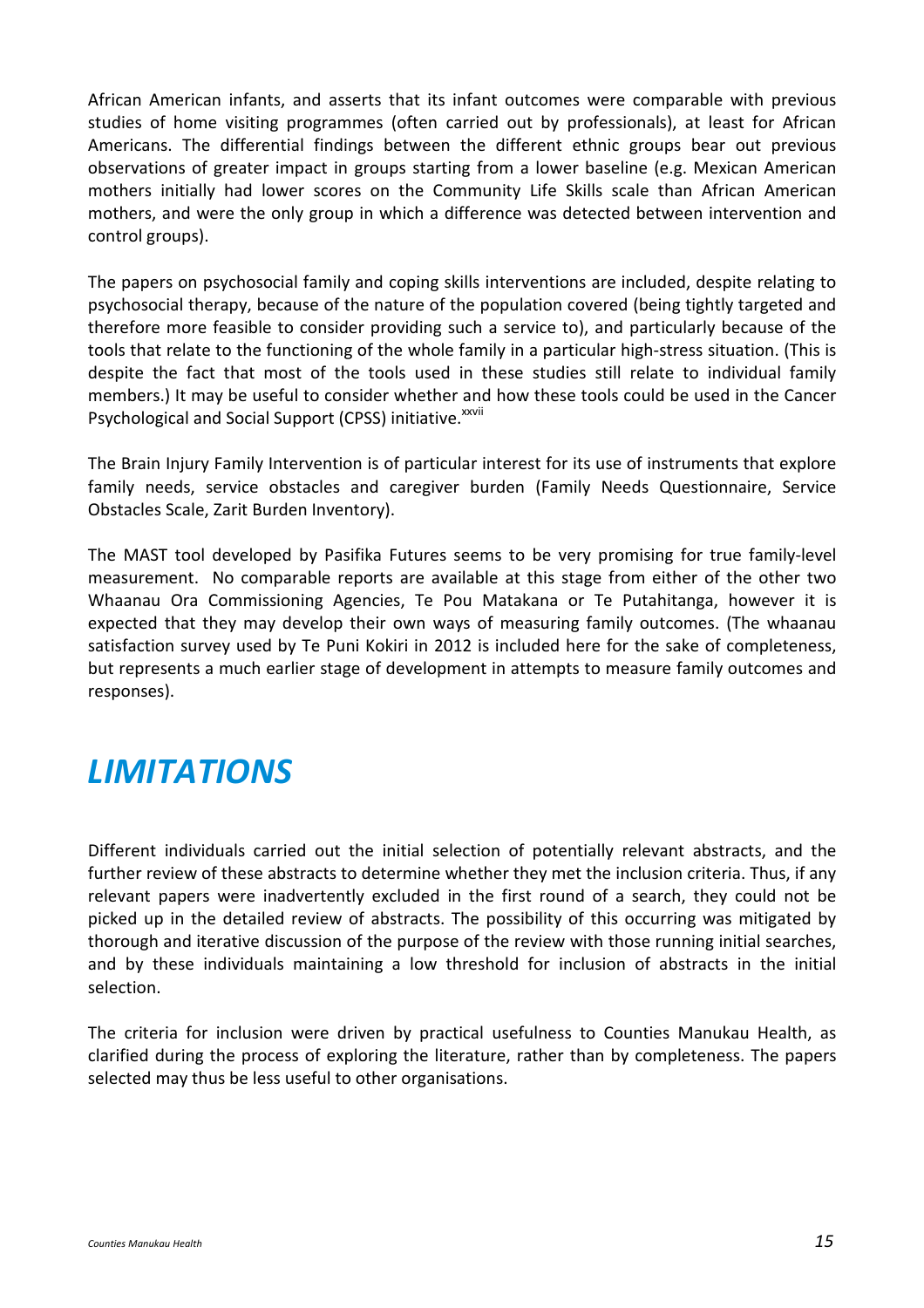# *CONCLUSIONS AND RECOMMENDATIONS*

This review has identified that the measurement of outcomes at family level from interventions undertaken with families is an emerging field of enquiry, with only a small number of publications meeting the inclusion criteria identified through the search strategies undertaken.

The identified papers include some models and some tools which may be useful for consideration by services aiming to effect change at the level of the family in Counties Manukau. In particular, the models of the Early Start and Family Spirit programmes could help inform home visiting services for families with children who may require additional support in their early years; and concepts reflected in the MAST tool developed by Pasifika Futures may be useful to inform thinking in the Whaanau Ora / Fanau Ola space in which family interventions are being undertaken without (yet) systems being in place to record and/or easily retrieve and analyse outcomes at family level.